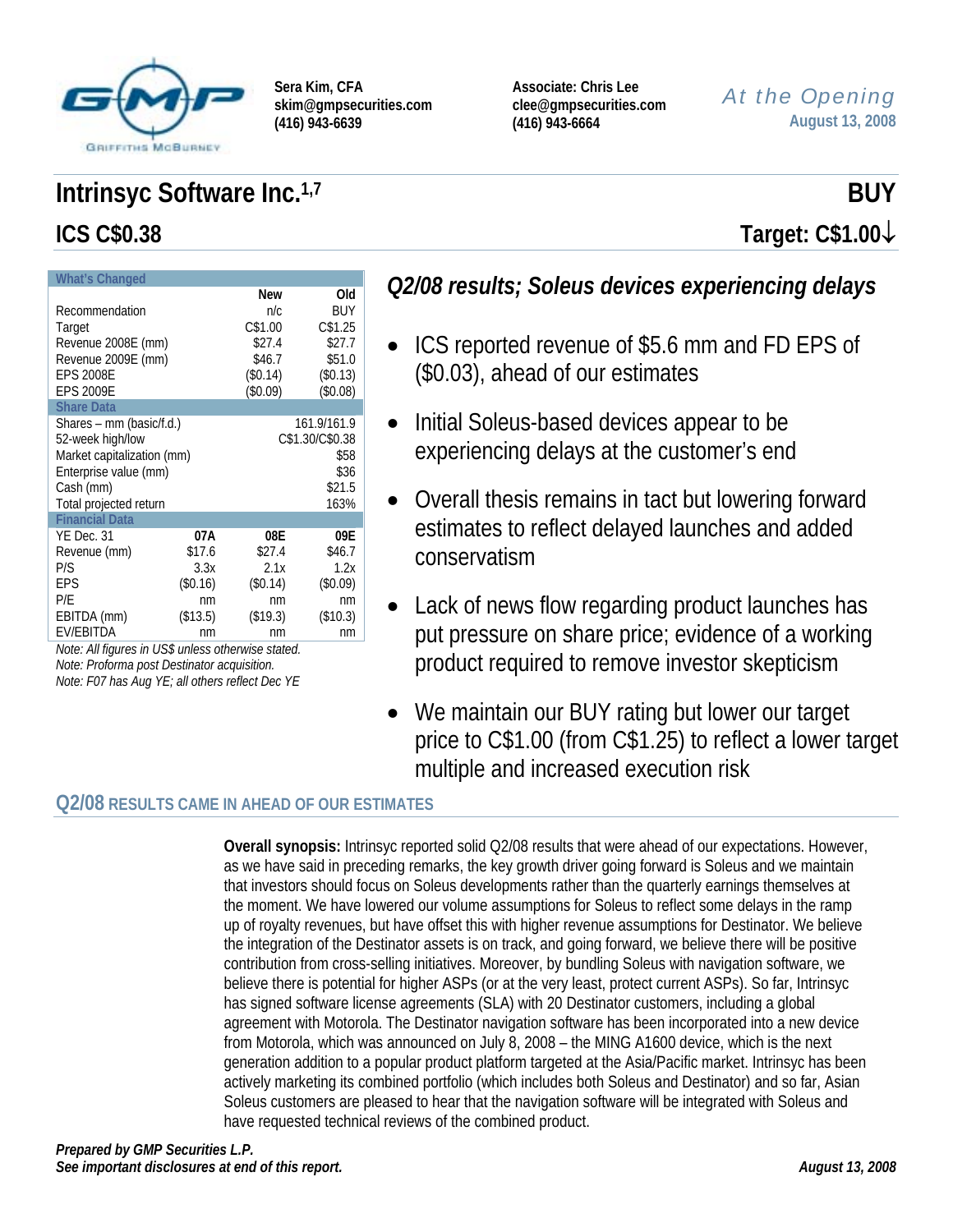

**Associate: Chris Lee clee@gmpsecurities.com (416) 943-6664** 

**Q2/08 results:** Intrinsyc reported revenue of \$5.6 mm and a net loss of (\$4.3 mm), or FD EPS of (\$0.03). This was better than our expectations for revenue of \$5.1 mm and net loss of (\$4.6) mm. Given the company's change of FYE to December this year (previously August), the most comparable quarter last year is Q3/F07 (ended May 2007) when revenues were \$4.5 mm, and net loss was (\$3.9) mm or FD EPS was (\$0.04) on a constant currency basis. In Q2/08, Software solutions accounted for 23% of revenue (vs. 18% in Q1/08 and 11% in Q3/F07), but Soleus revenue was still immaterial at \$579K but up from \$465K in the previous quarter.

**Gross margin:** Gross margin came in at 47%, marginally higher than the 46% reported in Q1/08. Gross margins are expected to improve in the coming quarters as Intrinsyc starts to recognize royalties from the expected ramp of Soleus-based devices.

**Operating expenses:** Operating expenses increased marginally to \$7 mm. Operating expenses are expected to increase starting in Q3/08 with the closing of the Destinator acquisition. Management also expects to incur \$1.5-\$2.0 mm of restructuring and integration costs related to the acquisition over the next 12 months – these charges were already included in our forecast.

**Balance sheet and liquidity:** Intrinsyc reported an end-of-period cash balance of \$30 mm. The cash decline of \$5.2 mm included \$2.2 mm used for operations and a \$3.3 mm investment related to the Destinator acquisition (\$2 mm of this amount is a secured loan that was used to facilitate the closing of the transaction and will be recovered in the near-term). Adjusting for the Destinator asset acquisition, we estimate a current cash balance of \$21.5 mm. Including incremental expenses from the Destinator acquisition, we expect the company to burn just over \$6 mm per quarter for the balance of the year, with the burn rate improving in 2009 as higher-margin software revenues ramp up.

As discussed later, we have revised our estimates to reflect a more conservative ramp-up schedule for Soleus royalty revenues, offset by our expectations for strong growth with Destinator driven by Motorola and bundling with Soleus. In our revised forecast scenario, we estimate the company may run into a working capital squeeze in H2/09. However, we believe this amount will be sufficiently covered by the company's existing credit facilities. We continue to believe that Intrinsyc's ability to achieve profitability is highly dependent on its success with Soleus, and we will continue to monitor the company's progress with upcoming device launches and new design wins. We continue to forecast Intrinsyc achieving EBITDA positive by Q1/2010.

### **SOLEUS UPDATE**

Recall, our investment thesis centers around Intrinsyc's transition from an engineering services company to a more scalable, higher-margin mobile software company – a thesis that still remains intact.

Soleus developments that are within the control of Intrinsyc are progressing well. However, it appears that a couple of devices may launch later than expected due to customer-specific issues and customer timelines that are beyond the control of Intrinsyc. The following offers a device-by-device progress report:

**Mitac –** The Mio Moov 380 PND is the first Soleus-based device to hit the market. In line with our expectations for release in July 2008, management indicated that shipments are scheduled to begin in the current quarter (Q3/08). This device will initially target Taiwan, and a version for Europe will be available later this year. The key milestone for Mitac and Intrinsyc to target is for the device to be available for volume shipments in time for the Christmas season. Mitac also has previously indicated that it plans to launch 3G GPS products in H1/09. Now that Soleus' 3G telephony stack is available, we believe there is a good probability that one of the devices could be based on the Soleus platform.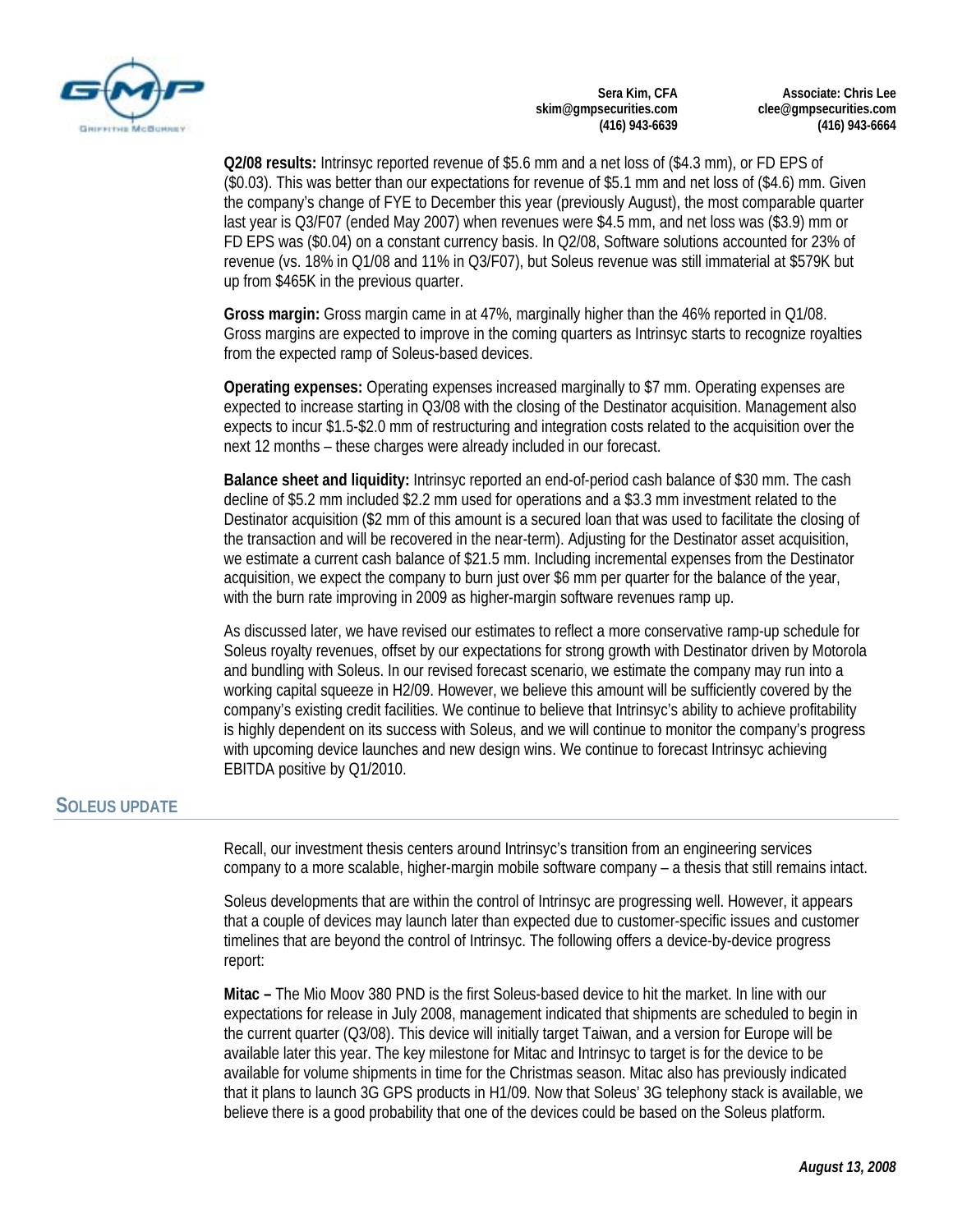

**Associate: Chris Lee clee@gmpsecurities.com (416) 943-6664** 

**MSI 5608** – The MSI 5608 has been in field trials since March 2008 and was expected to be released in July (in time for the Beijing Olympics because it featured mobile television). This device has not yet launched commercially. According to management, there are no problems with the device (or with Soleus), and the delay is related to marketing issues for the device itself. Intrinsyc is eagerly anticipating the device's release and indicated that MSI continues to express satisfaction with the Soleus platform. We believe there is opportunity for a second design win from MSI once the 5608 is launched.

**Quanta –** It is our belief that the Quanta design win is Polymer Vision's Readius, whereby Quanta will manufacture the device for Polymer Vision. Based on our independent research, this device was slated to be launched in September. However, Intrinsyc's management said that all major milestones will be completed in September, and the product will hopefully be announced in October.

**Samsung LSI –** Samsung LSI is important relationship for Intrinsyc because Soleus will be bundled with a new lower-cost chipset that can be incorporated into multiple mobile handset devices, potentially generating significant royalty revenues for Intrinsyc. Samsung LSI is already working with a couple of lead customers to complete the development of the bundled reference kit, which is expected to be available for shipping by the end of 2008. We had originally forecasted royalty revenues to start ramping in H2/2008, but it now appears that it may be pushed out by 1 or 2 quarters as the completed reference kit needs to go through the development cycle for new devices (albeit at an accelerated rate relative to other Soleus design wins since the kit is a near-complete device). This is now reflected in our revised forecast.

**Unnamed silicon vendor –** The unnamed silicon vendor is expected to release a Soleus-based device in H2/08 targeting GPS/PND products. Similar to the dynamics between Intrinsyc and Samsung LSI, we believe royalty expectations are likely to be pushed out to 2009 to provide a development window for the silicon vendor's customers.

**Intrinsyc is on track to announce 3 additional design wins by year-end –** During the conference call, management said that Intrinsyc has more active discussions in advanced stages for Soleus than ever before, and believes it can close on at least 3 new design wins by year-end to achieve its target of 4 new design wins for the year. As mentioned previously, we believe there is a high probability that one of these wins will be with Mitac for a 3G GPS product, and another with MSI, in line with our thesis incorporating multiple design wins with the company's existing customers. In addition, we believe the acquisition of Destinator's assets has opened doors to other potential Soleus customers, which could provide new volume opportunities.

**Soleus technology roadmap –** Soleus 2.0 remains on schedule for a Q4/08 release. In addition, management provided further details of the new platform's added capabilities. Soleus 2.0 will be a new architecture that can be versioned into different implementations (e.g., a version will be built to use Destinator for PNDs, another version will be built for handsets, etc…). In addition, Soleus 2.0 will incorporate a new user interface, such as gesture-based technology. We believe that Soleus 2.0's new architecture will be a key step towards its ability to port Soleus to other operating systems, such as Symbian, which would increase its addressable market.

## *Our take*

We are comforted that Soleus developments are progressing but in this later stage of the development cycle, we are looking for evidence of a working product through the successful commercial launch of a Soleus-based device. We believe this is a critical juncture in Intrinsyc's transition where the company needs to simultaneously achieve two items: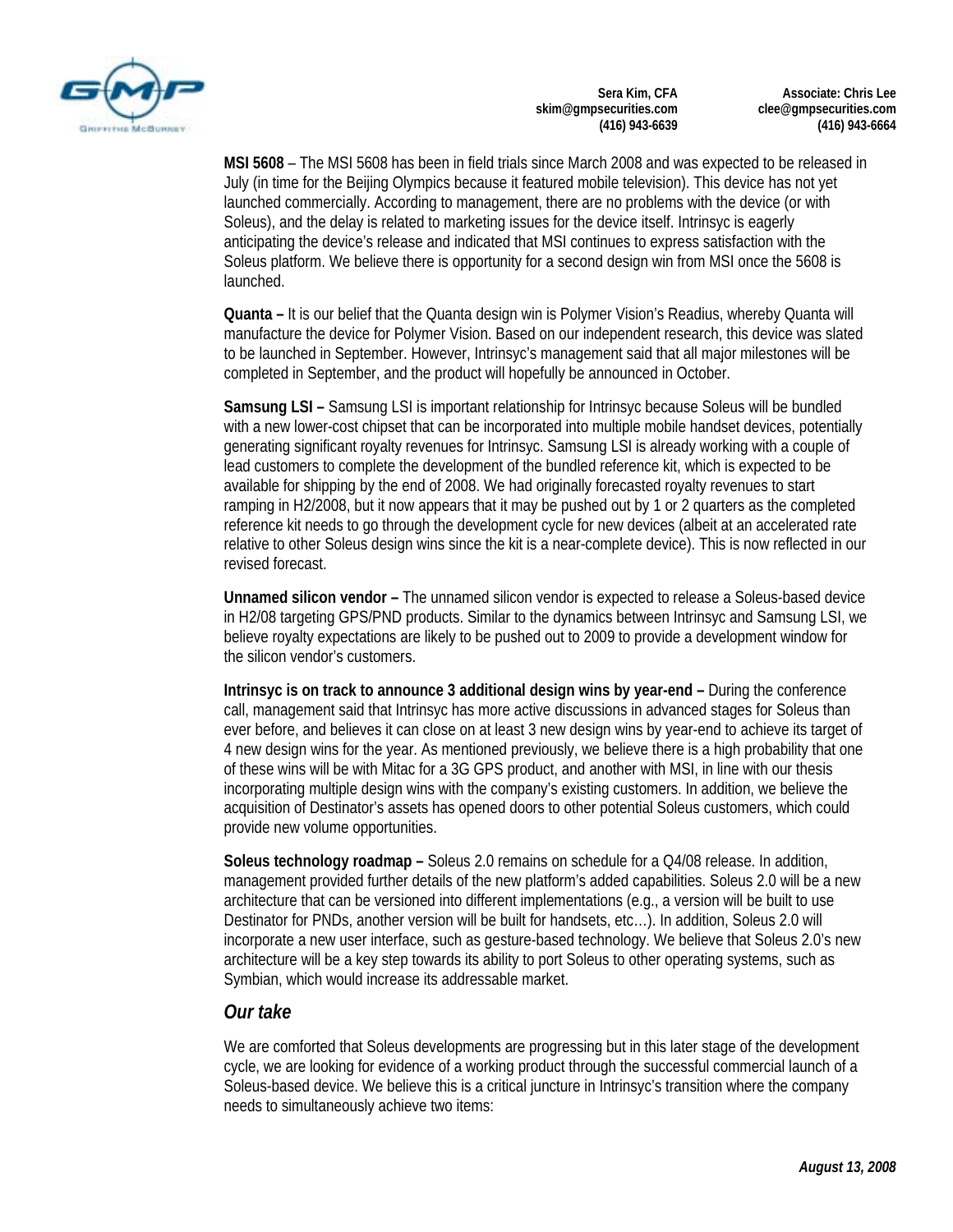

**Associate: Chris Lee clee@gmpsecurities.com (416) 943-6664** 

- 1. successful execution and launch of Soleus-based devices to market; and
- 2. re-building the momentum of new Soleus design wins to grow the future pipeline of royalty streams and establish the brand as a viable platform.

We believe that management's ability to execute will be a virtuous cycle of development in that executing on task 1 will make task 2 easier. Until management delivers on task 1, however, Intrinsyc should be considered a speculative play given that Soleus' capabilities are not currently proven. We believe that as management demonstrates success with Soleus, however, investor confidence should gradually return.

#### **CHANGES TO OUR FORECAST**

Exhibit 1 provides a summary of our revised forecast:

# **F2007 Actual OLD NEW OLD NEW OLD NEW OLD NEW Revenues C\$19.7 \$27.7 \$27.4 \$51.0 \$46.7 \$72.0 \$72.0 \$8.0 \$7.8** Gross profit C\$9.7 \$15.1 \$14.6 \$34.6 \$30.3 \$52.4 \$51.6 \$4.7 \$4.4 GM % 49.1% 54.5% 53.1% 68.0% 65.0% 72.8% 71.6% 59.1% 56.5% EBITDA (C\$14.2) (\$18.9) (\$19.3) (\$10.1) (\$10.8) \$5.9 \$10.1 (\$5.7) (\$4.1) Net Income (C\$17.0) (\$20.4) (\$20.8) (\$13.7) (\$14.4) \$1.8 \$5.7 (\$6.4) (\$6.5) **FD EPS (C\$0.18) (\$0.13) (\$0.14) (\$0.08) (\$0.09) \$0.01 \$0.03 (\$0.04) (\$0.04) F2008E F2009E Q3/F08E F2010E**

#### **Exhibit 1. Revised Forecast Summary (\$ mm, except per share data)**

*Source: GMP* 

Our revised forecast reflects the following assumptions:

- lower Soleus volume assumptions to reflect a slight delay in the launch and ramp up of Soleus devices
- higher Destinator revenues to reflect signed SLAs with 20 customers, including a global agreement with Motorola. Motorola has recently started shipping a new device, the MING A1600, which is a popular product platform in the Asian market. Destinator's navigation software is incorporated into this device.
- slightly higher ASPs for Soleus to reflect volumes for devices using Soleus + navigation software.
- a slight reduction in operating expenses to reflect our view that Intrinsyc will be successful in containing costs and integrating the Destinator acquisition efficiently.

### **MAINTAIN BUY RATING AND LOWERING TARGET PRICE TO C\$1.00 (FROM C\$1.25)**

Intrinsyc is entering a period where all the stars need to be aligned to ensure seamless execution – the launch of multiple Soleus-based devices, signing new design wins, and integration of Destinator assets. As alluded to in our preview note, the company is seeing some delays in the launch of Soleus devices, which has led us to lower our volume forecasts. However, we have offset this with higher ASPs assumptions to reflect incremental software value in a bundled solution with navigation software and higher Destinator revenues to reflect Motorola's new device which has recently started shipping.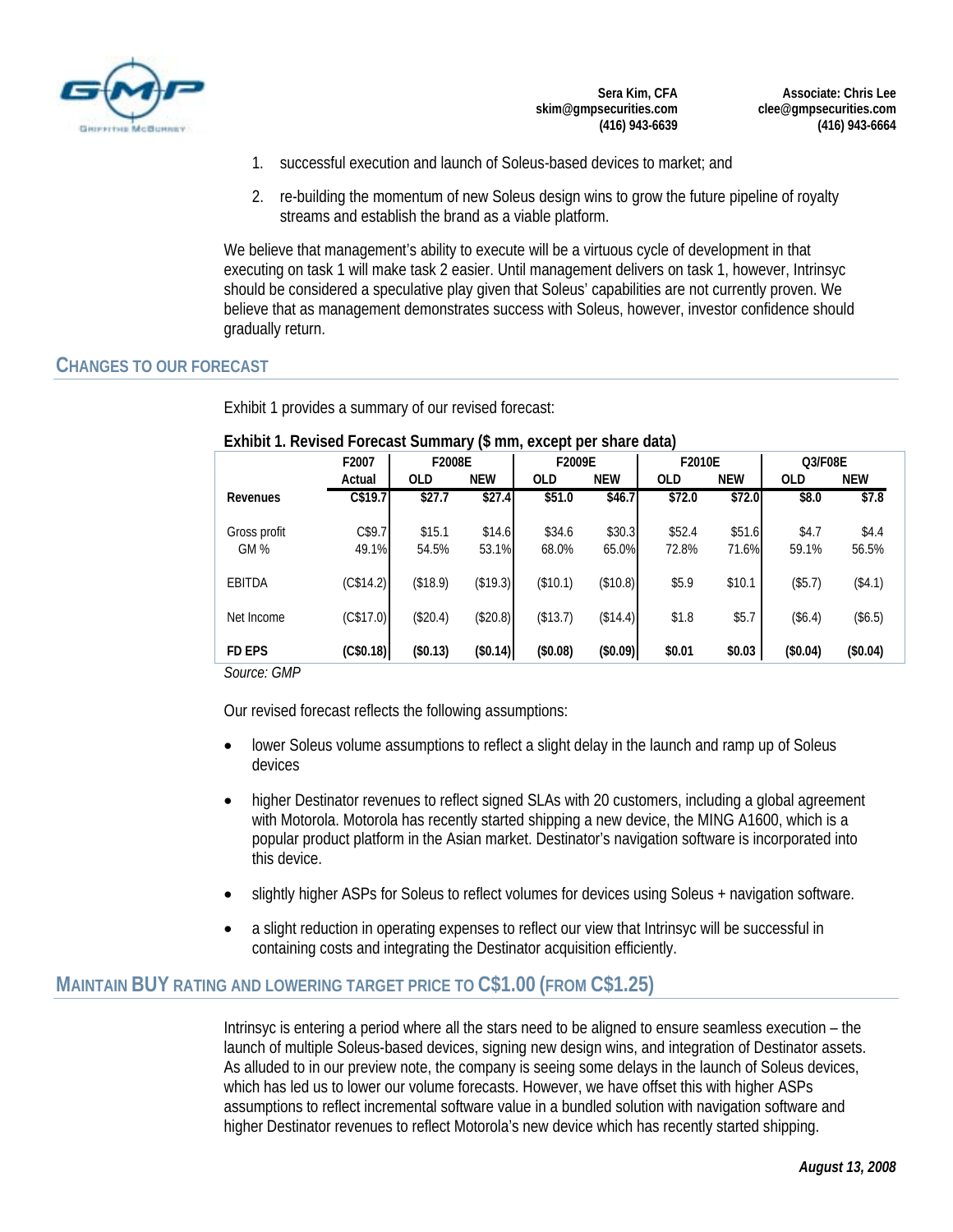

**Associate: Chris Lee clee@gmpsecurities.com (416) 943-6664** 

We are maintaining our BUY rating and lowering our target price to C\$1.00 (from C\$1.25). Our target price is derived by using a sum-of-the-parts method valuing the different businesses (see Exhibit 2), and we have used a lower target multiple to value Soleus to reflect increased risk and delays in the ramp up of Soleus royalty revenues. On a consolidated basis, this implies a target C2009 P/S multiple of 3.4x. At current levels, we believe the shares are undervalued, trading at a C2009 P/S multiple of 1.2x, which is a discount to the group average of 3.4x.

| Soleus at 3.5x discounted to 2009 | \$109.6 |  |
|-----------------------------------|---------|--|
| Soleus value per share            | 0.68    |  |
| Engineering Services at 1x        | \$0.12  |  |
| Destinator revenue at 2x          | \$0.22  |  |
| Total value per share             | \$1.02  |  |

*Note: we may need re-visit our valuation for the software business (Soleus and Destinator) with further disclosure. Source: GMP* 

#### **Exhibit 3. Comparable Companies – Intrinsyc Software**

*All values in US\$ mlns, except per share data or otherwise stated.*

|                                 |                 |            |            |          |                      |         |                   |            |      |                 |     |        | 09/08 |
|---------------------------------|-----------------|------------|------------|----------|----------------------|---------|-------------------|------------|------|-----------------|-----|--------|-------|
|                                 | <b>Ticker</b>   |            | Price      | Market   | <b>Sales</b>         |         |                   |            | P/S  |                 |     |        | sales |
|                                 | Symbol          | <b>FYE</b> | 8/13/08    | Cap      | C07A<br>C08E<br>C09E |         | C <sub>07</sub> A | C08E       | C09E | <b>R&amp;D%</b> | GM% | growth |       |
| <b>Intrinsyc Software</b>       | ICS-T           | <b>Dec</b> | \$0.38     | \$58     | \$18                 | \$27    | \$47              | 3.1x       | 2.1x | 1.2x            | 48% | 47%    | 70%   |
| Access                          | 4813-JP         | Jan        | \$1.548.58 | \$604    | \$279                | \$303   | \$348             | 2.2x       | 2.0x | 1.7x            | 35% | 66%    | 15%   |
| Esmertec                        | <b>ESMN-SWX</b> | Dec        | \$9.22     | \$154    | \$39                 | \$45    | \$59              | 4.0x       | 3.4x | 2.6x            | na  | na     | 29%   |
| Opera Software                  | OPERA-OS        | Dec        | \$4.30     | \$513    | \$59                 | \$86    | \$118             | 8.7x       | 6.0x | 4.4x            | na  | 36%    | 37%   |
| Red Hat                         | RHT-N           | Feb        | \$23.23    | \$5,084  | ۰.                   | \$634   | \$781             | $\sim$ $-$ | 8.0x | 6.5x            | 18% | 83%    | 23%   |
| Research In Motion              | RIMM-Q          | Feb        | \$128.29   | \$73,619 | \$5,057              | \$8,738 | \$12,630          | 14.6x      | 8.4x | 5.8x            | 6%  | 51%    | 45%   |
| Wind River Systems              | WIND-Q          | Jan        | \$12.32    | \$1,077  | $\sim$               | \$372   | \$413             | $\sim$     | 2.9x | 2.6x            | 23% | 74%    | 11%   |
| Zi Corp.                        | ZICA-Q          | Dec        | \$0.31     | \$16     | \$13                 | \$15    | \$15              | 1.2x       | 1.1x | 1.0x            | 22% | 98%    | n/a   |
| Group Average (excl. Intrinsyc) |                 |            |            |          |                      |         |                   | 4.9x       | 4.5x | 3.4x            | 21% | 69%    | 26%   |

Note: Revenue estimates for Intrinsyc Software and Research In Motion are from GMP Securities; all other estimates are from FirstCall.

Note: C2007 figures include 1 extra month due to 4-mth stub.

| Note: Figures for Access converted to USD at USD/JPY:   | 108.6800 |
|---------------------------------------------------------|----------|
| Note: Figures for Esmertec converted to USD at USD/SFr: | 1.0841   |
| Note: Figures for Opera converted to USD at USD/NOK:    | 5.3541   |

*Source: GMP*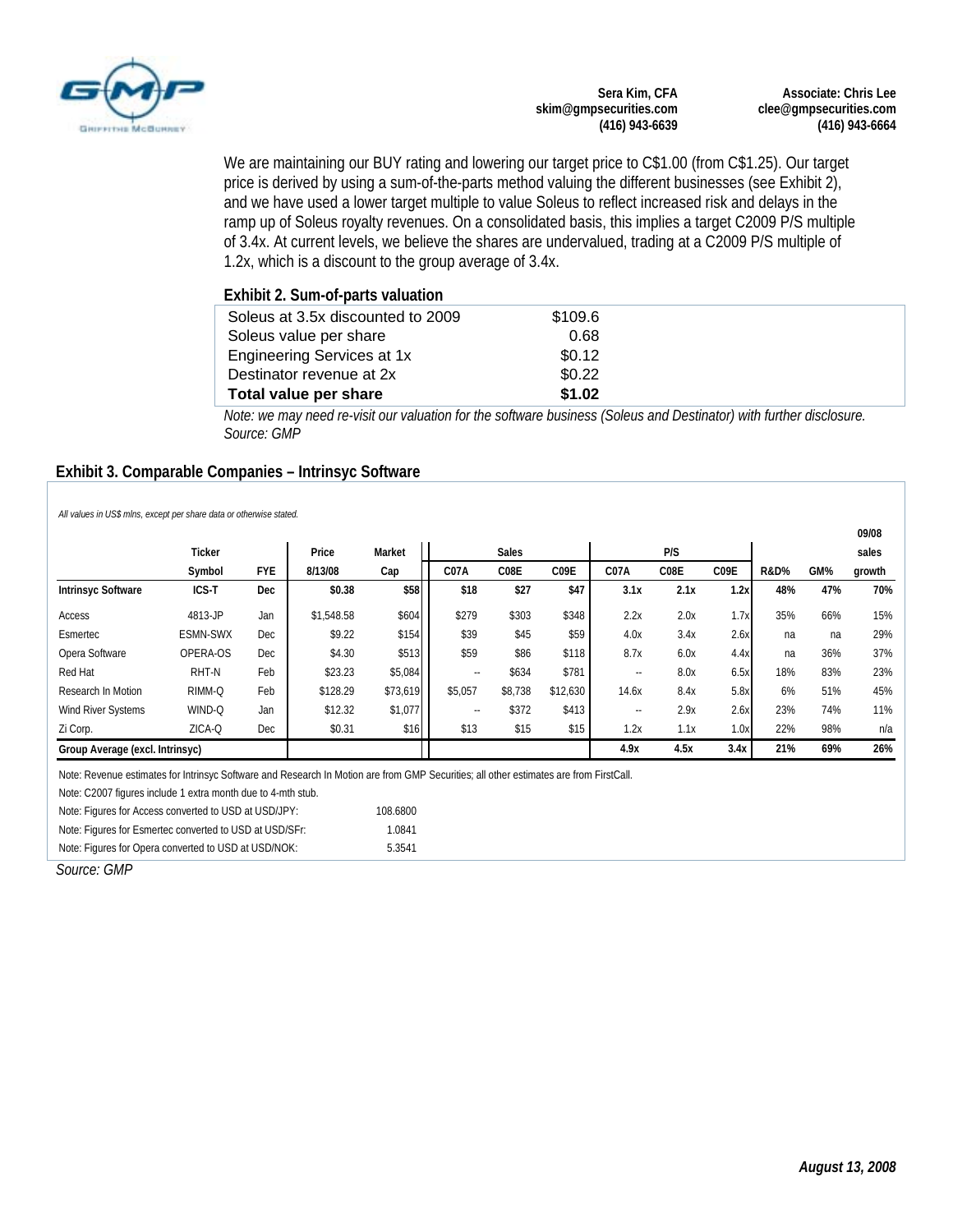

**Associate: Chris Lee clee@gmpsecurities.com (416) 943-6664** 

## **Exhibit 4. Income Statement (\$ mm, except per share data)**

| <b>Intrinsyc Software</b>                         | 2006     | 2007     | 2008E    | 2009E    | 2010E  | F1Q07    | F2Q07    | F3Q07    |          | F4Q07 4mth stub | F1Q08    | F2Q08    | F3Q08E   | F4Q08E   | F1Q09E   | F2Q09E   | F3Q09E   | F4Q09E   |
|---------------------------------------------------|----------|----------|----------|----------|--------|----------|----------|----------|----------|-----------------|----------|----------|----------|----------|----------|----------|----------|----------|
|                                                   |          |          |          |          |        |          |          |          |          |                 |          |          |          |          |          |          |          |          |
| Hardware revenue                                  | 1.9      | 0.9      | $1.2\,$  | 0.1      | 0.0    | 0.4      | 0.3      | 0.1      | 0.1      | 0.6             | 0.6      | 0.3      | 0.2      | 0.1      | 0.1      | 0.0      | 0.0      | 0.0      |
| Software revenue- Enterprise Interop Solutions    | 7.8      | 7.8      | 1.7      | 0.5      | 0.0    | 0.4      | 0.4      | 0.4      | 0.5      | 0.4             | 0.5      | 0.7      | 0.3      | 0.2      | 0.2      | 0.2      | 0.1      | 0.1      |
| Software revenue - Soleus/Destinator              |          | 0.2      | 7.4      | 26.9     | 50.9   |          |          | 0.1      | 0.1      | 0.1             | 0.2      | 0.6      | 2.9      | 3.7      | 4.5      | 5.8      | 7.4      | 9.2      |
| Services revenue - Engineering services           | 14.9     | 16.8     | 17.2     | 19.2     | 21.1   | 4.2      | 4.3      | 4.5      | 3.8      | 4.1             | 4.3      | 4.0      | 4.4      | 4.5      | 4.6      | 4.8      | 4.9      | 5.0      |
| Revenue                                           | 18.7     | 19.7     | 27.4     | 46.7     | 72.0   | 5.0      | 5.0      | 5.1      | 4.5      | 5.2             | 5.6      | 5.6      | 7.8      | 8.5      | 9.4      | 10.7     | 12.4     | 14.2     |
| % Q/Q change                                      |          |          |          |          |        | 2%       | 0%       | 1%       | $-11%$   | n/a             | n/a      | 0%       | 40%      | 9%       | 10%      | 14%      | 16%      | 15%      |
| % Y/Y change                                      | 6.4%     | 5.6%     | 39.1%    | 70.3%    | 54.4%  | 10%      | 5%       | 16%      | $-8%$    | n/a             | n/a      | n/a      | n/a      | n/a      | 69%      | 92%      | 59%      | 68%      |
| Cost of sales                                     | 11.3     | 10.0     | 12.8     | 16.3     | 20.4   | 2.7      | 2.6      | 2.5      | 2.3      | 3.3             | 3.0      | 3.0      | 3.4      | 3.5      | 3.7      | 3.9      | 4.2      | 4.5      |
| <b>Gross profit</b>                               | 7.3      | 9.7      | 14.6     | 30.3     | 51.6   | 2.3      | 2.5      | 2.6      | 2.2      | 1.9             | 2.5      | 2.6      | 4.4      | 5.0      | 5.7      | 6.8      | 8.2      | 9.7      |
| Gross margin %                                    | 39.3%    | 49.1%    | 53.1%    | 65.0%    | 71.6%  | 46.1%    | 49.3%    | 51.8%    | 49.1%    | 36.4%           | 45.7%    | 46.9%    | 56.5%    | 58.9%    | 60.6%    | 63.4%    | 66.1%    | 68.1%    |
| Administration                                    | 5.4      | 5.2      | 7.4      | 9.4      | 8.5    | 1.1      | 1.4      | 1.4      | 1.3      | 2.2             | 1.8      | 1.8      | 1.9      | 1.9      | 1.9      | 1.9      | 2.8      | 2.8      |
| Marketing & sales                                 | 3.5      | 6.6      | 9.2      | 11.4     | 12.5   | 1.3      | 1.7      | 1.7      | 1.8      | 2.4             | 1.8      | 1.8      | 2.7      | 2.9      | 2.9      | 2.9      | 2.9      | 2.9      |
| Research & development                            | 11.0     | 12.0     | 14.2     | 17.4     | 17.7   | 3.0      | 3.3      | 3.0      | 2.8      | 3.3             | 2.5      | 2.7      | 4.5      | 4.5      | 4.5      | 4.4      | 4.3      | 4.2      |
| Amortization                                      | 1.1      | 0.8      | 2.2      | 3.9      | 4.0    | 0.2      | 0.2      | 0.2      | 0.2      | 0.3             | 0.2      | 0.2      | 0.8      | 1.0      | 1.0      | 1.0      | 1.0      | 1.0      |
| Stock-based compensation                          | 0.9      | 0.7      | 1.2      | 1.4      | 1.6    | 0.2      | 0.2      | 0.1      | 0.2      | 0.2             | 0.3      | 0.3      | 0.3      | 0.3      | 0.3      | 0.3      | 0.3      | 0.4      |
| Restructuring/Integration costs                   | 0.0      | 0.0      | 1.0      | 0.5      | 0.0    | 0.0      | 0.0      | 0.0      | 0.0      | 0.7             | 0.0      | 0.0      | 0.5      | 0.5      | 0.3      | 0.2      | 0.0      | 0.0      |
| Technology Partnerships Canada Funding Investm    | 0.3      | 0.3      | 0.8      | 1.1      | 1.3    | 0.0      | 0.0      | 0.2      | 0.1      | 0.0             | 0.0      | 0.2      | 0.3      | 0.4      | 0.0      | 0.3      | 0.4      | 0.4      |
| Earnings (loss) from operations                   | (14.7)   | (15.9)   | (21.5)   | (14.8)   | 6.1    | (3.5)    | (4.4)    | (3.9)    | (4.2)    | (7.1)           | (4.2)    | (4.4)    | (6.6)    | (6.4)    | (5.1)    | (4.2)    | (3.5)    | (1.9)    |
| Foreign exchange (gain) loss                      | 0.4      | 0.1      | $-0.2$   | 0.0      | 0.0    | (0.2)    | (0.2)    | 0.5      | 0.1      | 0.3             | (0.2)    | 0.1      | 0.0      | 0.0      | 0.0      | 0.0      | 0.0      | 0.0      |
| Loss (gain) on disposal of equipment              | 0.0      | 0.0      | 0.0      | 0.0      | 0.0    | 0.0      | 0.0      | 0.0      | 0.0      | 0.0             | 0.0      | 0.0      | 0.0      | 0.0      | 0.0      | 0.0      | 0.0      | 0.0      |
| Interest income                                   | (0.6)    | (0.5)    | $-0.6$   | $-0.4$   | $-0.4$ | (0.2)    | (0.1)    | (0.1)    | (0.2)    | (0.2)           | (0.2)    | (0.3)    | (0.1)    | (0.1)    | (0.1)    | (0.1)    | (0.1)    | (0.1)    |
| Accretion and amortization - long term debt       | 0.7      | 0.9      | 0.0      | 0.0      | 0.0    | 0.9      | 0.0      | 0.0      | 0.0      | 0.0             | 0.0      | 0.0      | 0.0      | 0.0      | 0.0      | 0.0      | 0.0      | 0.0      |
| Interest expense - long term debt                 | 0.9      | 0.2      | 0.0      | 0.0      | 0.0    | 0.2      | 0.0      | 0.0      | 0.0      | 0.0             | 0.0      | 0.0      | 0.0      | 0.0      | 0.0      | 0.0      | 0.0      | 0.0      |
|                                                   |          |          |          |          |        |          |          |          |          |                 |          |          |          |          |          |          |          |          |
| Earnings (loss) before income taxes               | (16.3)   | (16.7)   | (20.7)   | (14.4)   | 6.5    | (4.2)    | (4.1)    | (4.3)    | (4.1)    | (7.2)           | (3.8)    | (4.2)    | (6.5)    | (6.3)    | (5.0)    | (4.1)    | (3.4)    | (1.8)    |
| Income tax expense (recovery) - current           | 0.20     | 0.39     | 0.2      | 0.0      | 0.8    | 0.1      | 0.2      | 0.1      | 0.0      | 0.1             | 0.1      | 0.1      | 0.0      | 0.0      | 0.0      | 0.0      | 0.0      | 0.0      |
| Income tax expense (recovery) - future            | $-0.07$  | $-0.08$  | 0.0      | 0.0      | 0.0    | 0.0      | 0.0      | 0.0      | 0.0      | 0.0             | 0.0      | 0.0      | 0.0      | 0.0      | 0.0      | 0.0      | 0.0      | 0.0      |
| Net income (loss)                                 | (16.4)   | (17.0)   | (20.8)   | (14.4)   | 5.7    | (4.3)    | (4.2)    | (4.4)    | (4.1)    | (7.3)           | (3.8)    | (4.3)    | (6.5)    | (6.3)    | (5.0)    | (4.1)    | (3.4)    | (1.8)    |
| <b>Basic EPS</b>                                  | (\$0.24) | (\$0.18) | (S0.14)  | (S0.09)  | \$0.03 | (\$0.05) | (S0.05)  | (\$0.05) | \$0.03]  | (\$0.06)        | (\$0.03) | (S0.03)  | (\$0.04) | (\$0.04) | (S0.03)  | (\$0.03) | (\$0.02) | (S0.01)  |
| <b>FD EPS</b>                                     | (\$0.24) | (\$0.18) | (S0.14)  | (\$0.09) | \$0.03 | (\$0.05) | (\$0.05) | (\$0.05) | (\$0.03) | (\$0.06)        | (\$0.03) | (\$0.03) | (\$0.04) | (\$0.04) | (S0.03)  | (\$0.03) | (\$0.02) | (S0.01)  |
|                                                   |          |          |          |          |        |          |          |          |          |                 |          |          |          |          |          |          |          |          |
| Weighted average basic shares outstanding         | 67.6     | 94.2     | 151.5    | 162.0    | 162.0  | 83.0     | 83.0     | 91.0     | 119.3    | 119.5           | 131.1    | 151.0    | 162.0    | 162.0    | 162.0    | 162.0    | 162.0    | 162.0    |
| Weighted Average fully diluted shares outstanding | 67.6     | 94.2     | 151.5    | 162.0    | 162.0  | 83.0     | 83.0     | 91.0     | 119.3    | 119.5           | 131.1    | 151.0    | 162.0    | 162.0    | 162.0    | 162.0    | 162.0    | 162.0    |
| Depreciation and Amortization                     | 1.8      | 1.7      | 2.2      | 3.9      | 4.0    | 1.1      | 0.2      | 0.2      | 0.2      | 0.3             | 0.2      | 0.2      | 0.8      | 1.0      | 1.0      | 1.0      | 1.0      | 0.3      |
| <b>EBITDA</b>                                     | (12.9)   | (14.2)   | (19.3)   | (10.8)   | 10.1   | (2.4)    | (4.1)    | (3.7)    | (4.0)    | (6.9)           | (4.0)    | (4.1)    | (5.8)    | (5.4)    | (4.2)    | (3.2)    | (2.5)    | (1.6)    |
| <b>Margin Analysis/Forecast Assumptions:</b>      |          |          |          |          |        |          |          |          |          |                 |          |          |          |          |          |          |          |          |
| Gross margin %                                    | 39.3%    | 49.1%    | 53.1%    | 65.0%    | 71.6%  | 46.1%    | 49.3%    | 51.8%    | 49.1%    | 36.4%           | 45.7%    | 46.9%    | 56.5%    | 58.99    | 60.6%    | 63.4%    | 66.1%    | 68.1%    |
| Administration (as % of sales)                    | 29.0%    | 26.5%    | 27.1%    | 20.2%    | 11.7%  | 22.4%    | 28.0%    | 27.7%    | 28.0%    | 41.4%           | 32.8%    | 32.2%    | 24.4%    | 22.4%    | 20.3%    | 17.8%    | 22.7%    | 19.8%    |
| Marketing & sales                                 | 18.5%    | 33.4%    | 33.7%    | 24.5%    | 17.3%  | 26.5%    | 33.7%    | 33.9%    | 40.3%    | 45.2%           | 32.9%    | 32.7%    | 35.1%    | 33.59    | 30.4%    | 26.7%    | 23.1%    | 20.1%    |
| Research & development                            | 58.8%    | 61.0%    | 52.0%    | 37.3%    | 24.5%  | 59.3%    | 65.6%    | 57.8%    | 61.6%    | 64.1%           | 45.8%    | 48.4%    | 57.8%    | 52.9%    | 48.0%    | 41.3%    | 34.7%    | 29.5%    |
| Operating expenses (as % of sales)                | 118.3%   | 130.0%   | 131.5%   | 96.6%    | 63.2%  | 115.7%   | 135.7%   | 128.3%   | 141.4%   | 173.2%          | 120.9%   | 125.1%   | 140.7%   | 134.2%   | 115.6%   | 102.8%   | 94.3%    | 81.5%    |
| EBITDA margin                                     | $-69.3%$ | $-72.0%$ | $-70.5%$ | $-23.2%$ | 14.0%  | $-47.6%$ | $-82.2%$ | $-72.5%$ | $-87.4%$ | $-131.3%$       | $-71.4%$ | $-74.5%$ | $-74.3%$ | $-63.9%$ | $-44.6%$ | $-30.2%$ | $-20.3%$ | $-11.3%$ |
| EBIT margin (excl. one-time items)                | $-79.0%$ | $-80.9%$ | $-78.4%$ | $-31.6%$ | 8.5%   | $-69.6%$ | $-86.4%$ | $-76.5%$ | $-92.4%$ | $-136.8%$       | $-75.2%$ | $-78.2%$ | $-84.2%$ | $-75.3%$ | $-54.9%$ | $-39.4%$ | $-28.2%$ | $-13.4%$ |
| Effective tax rate                                | $-0.8%$  | $-1.9%$  | $-0.7%$  | 0.0%     | 12.9%  | $-1.4%$  | $-3.1%$  | $-1.8%$  | $-1.3%$  | $-0.8%$         | $-1.2%$  | $-2.4%$  | 0.0%     | 0.0%     | 0.0%     | 0.0%     | 0.0%     | 0.0%     |
| Net margin                                        | $-87.9%$ | $-86.3%$ | $-76.0%$ | $-30.8%$ | 7.8%   | $-84.8%$ | $-84.3%$ | $-85.7%$ | $-90.6%$ | $-139.7%$       | $-69.1%$ | $-76.4%$ | $-82.9%$ | $-74.1%$ | -53.9%   | $-38.4%$ | $-27.4%$ | $-12.7%$ |
|                                                   |          |          |          |          |        |          |          |          |          |                 |          |          |          |          |          |          |          |          |

*Source: GMP*